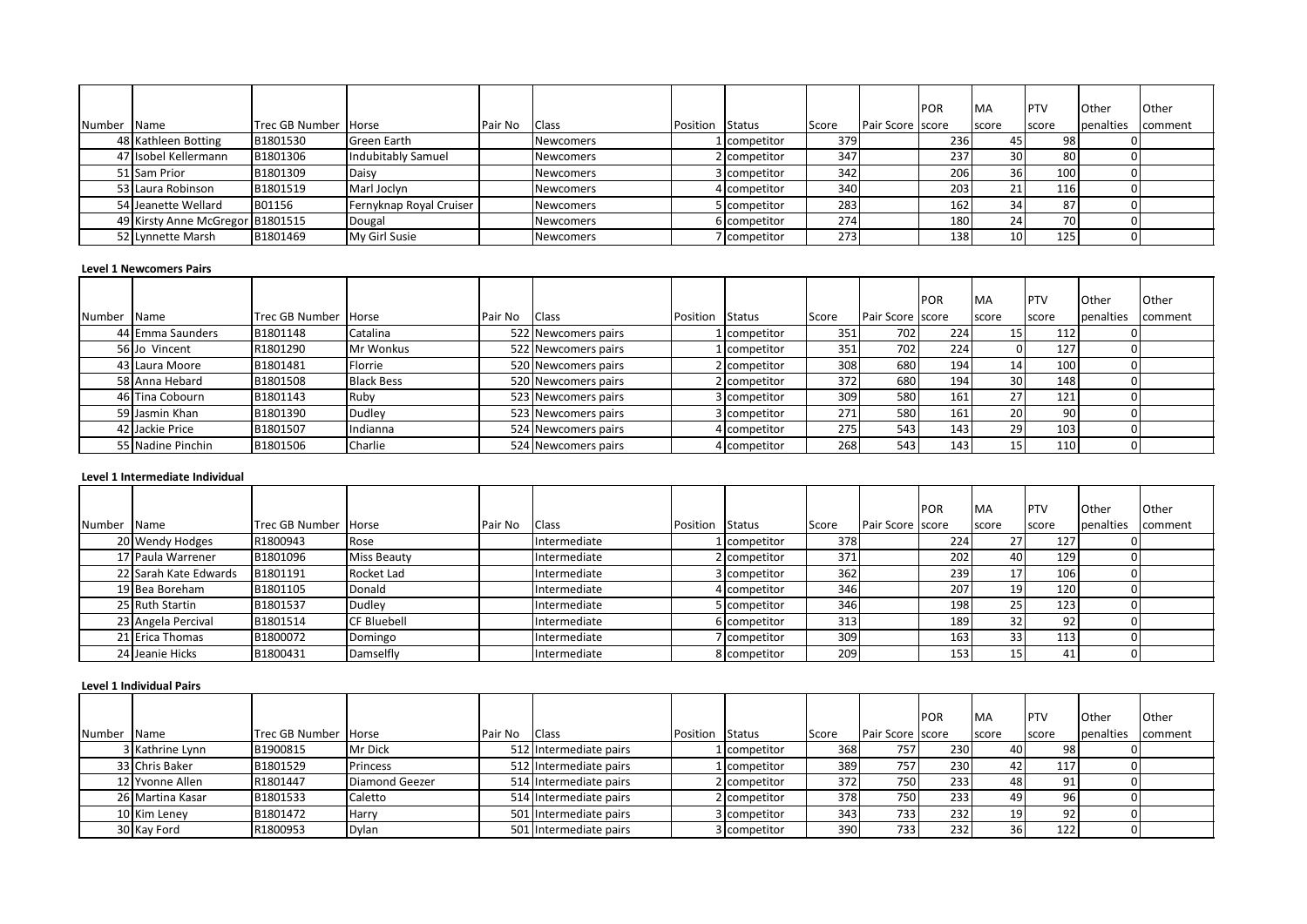|   | 2 Fran Huckle          | B1800896  | <b>Blinker</b>         | 510 Intermediate pairs | 4 competitor  | 338 | 668 | 227 |    | 104 | $\overline{0}$ |                |
|---|------------------------|-----------|------------------------|------------------------|---------------|-----|-----|-----|----|-----|----------------|----------------|
|   | 27 Joanna Huckle       | R1801333  | Milo                   | 510 Intermediate pairs | competitor    | 330 | 668 | 227 | 12 | 91  |                |                |
|   | 15 Cecilia Harrington  | B1800606  | Kizzy                  | 503 Intermediate pairs | competitor    | 330 | 650 | 170 | 30 | 130 |                |                |
|   | 41 Pauline French      | R1800449  | Stan                   | 503 Intermediate pairs | competitor    | 320 | 650 | 170 | 41 | 109 |                |                |
|   | 9 Angela Hughes        | B1800727  | Baraka Shah            | 504 Intermediate pairs | 6 competitor  | 332 | 647 | 204 | 30 | 98  | $\Omega$       |                |
|   | 31 Lindsay Measures    | B1800918  | Linarejo II            | 504 Intermediate pairs | 6 competitor  | 315 | 647 | 204 | 30 | 81  |                |                |
|   | 13 Catherine Greening  | B1801121  | <b>Welland Crystal</b> | 502 Intermediate pairs | competitor    | 359 | 631 | 172 | 43 | 144 |                |                |
|   | 29 Jo Taylor           | B1801490  | <b>Bolly</b>           | 502 Intermediate pairs | competitor    | 272 | 631 | 172 |    | 92  | $\Omega$       |                |
|   | 16 Lizzie Murdoch      | B1801010  | Cherrys Pip            | 516 Intermediate pairs | 8 competitor  | 295 | 612 | 186 | 11 | 98  |                |                |
|   | 38 Isla Murdoch        | B01540    | <b>Bertie</b>          | 516 Intermediate pairs | 8 competitor  | 317 | 612 | 186 | 44 | 87  |                |                |
|   | 7 Anna Goodwin         | R1800548  | Brittany               | 507 Intermediate pairs | competitor    | 279 | 579 | 169 |    | 110 | U              |                |
|   | 36 Louise Payne        | B1801113  | Bluebell               | 507 Intermediate pairs | 9 competitor  | 300 | 579 | 169 | 26 | 105 |                |                |
|   | 6 Diane Green          | B1801516  | Wishbone               | 505 Intermediate pairs | 10 competitor | 358 | 578 | 220 | 12 | 126 |                |                |
|   | 32 Jan Tucker          | R1801138  | Rosie                  | 505 Intermediate pairs | 10 competitor | 220 | 578 | 220 |    |     |                |                |
| Δ | Jan Barlow             | B1800728  | Knocknagree Topcat     | 511 Intermediate pairs | 11 competitor | 280 | 553 | 216 | 16 | 48  | 0              |                |
|   | 39 Clare McCullough    | B1801448  | Merry                  | 511 Intermediate pairs | 11 competitor | 273 | 553 | 216 |    | 57  |                |                |
|   | 14 John Hargreaves     | B181222   | Jeremy Fisher          | 515 Intermediate pairs | 12 competitor | 244 | 545 | 174 |    | 70  |                |                |
|   | 35 Helen Curley        | R00854    | Milly                  | 515 Intermediate pairs | 12 competitor | 301 | 545 | 174 | 14 | 113 | 0              |                |
|   | 11 Ann Maisel          | B1800043  | Seize the Day          | 506 Intermediate pairs | 13 competitor | 238 | 504 | 149 |    | 82  |                |                |
|   | 40 Rachel Mallett      | B1801510  | Davey                  | 506 Intermediate pairs | 13 competitor | 266 | 504 | 149 | 34 | 83  |                |                |
|   | 45 Cilla Claxton       | R1801155  | Spot                   | 521 Intermediate pairs | 14 competitor | 237 | 460 | 104 |    | 125 | 0              |                |
|   | 57 Caroline Richardson | R180136   | Mojo                   | 521 Intermediate pairs | 14 competitor | 223 | 460 | 104 | 15 | 104 |                |                |
|   | Jane Raye              | R1800956  | Kaiser                 | 509 Intermediate pairs | 15 competitor | 191 | 437 | 87  | 41 | 63  |                |                |
|   | 34 Sarah Heaton        | B1801482  | Barbara                | 509 Intermediate pairs | 15 competitor | 246 | 437 | 87  | 34 | 125 |                |                |
|   | 8 Carol Rose           | B1800092  | Flossie                | 508 Intermediate pairs | 16 competitor | 156 | 358 | 142 | 18 |     |                | 4 missing tack |
|   | 28 Paula Newman        | B18000432 | Reggie                 | 508 Intermediate pairs | 16 competitor | 202 | 358 | 142 |    | 54  |                |                |
|   | 5 Samantha Brant       | B1801393  | Ruby                   | 513 Intermediate pairs | 17 competitor | 150 | 329 | 73  |    | 77  | $\overline{0}$ |                |
|   | 37 Keren Bowlt         | B1800668  | Chance                 | 513 Intermediate pairs | 17 competitor | 179 | 329 | 73  | 14 | 92  | $\Omega$       |                |

## **Level 1 Open Individual**

|             |                     |                      |                    |         |              |                 |              |       |                   | <b>POR</b> | <b>IMA</b> | <b>PTV</b>       | <b>Other</b> | Other   |
|-------------|---------------------|----------------------|--------------------|---------|--------------|-----------------|--------------|-------|-------------------|------------|------------|------------------|--------------|---------|
| Number Name |                     | Trec GB Number Horse |                    | Pair No | <b>Class</b> | Position Status |              | Score | Pair Score Iscore |            | score      | score            | penalties    | comment |
|             | 74 Nichola Peace    | R1800543             | Ausdan Sularis     |         | Open         |                 | 1 competitor | 412   |                   | 2331       |            | 138 <sup>I</sup> |              |         |
|             | 72 Helen Campbell   | B1800071             | Little Drummer Boy |         | Open         |                 | 2 competitor | 342   |                   | 213        |            | 118              |              |         |
|             | 70 Joanna Messenger | B00210               | Stella             |         | Open         |                 | 3 competitor | 312   |                   | 2031       |            |                  |              |         |
|             | 73 Emma Wood        | B1801093             | Daisy              |         | Open         |                 | 4 competitor | 306   |                   | 168        | 31         | 107              |              |         |
|             | 71 Lisa Geer        | R1800007             | Rosie              |         | Open         |                 | 5 competitor | 256   |                   | 146        |            |                  |              |         |
|             | 75 Cat Winter       | B1801505             | Autan              |         | Open         |                 | 6 competitor | $-27$ |                   | $-159$     | 13         | 119              |              |         |

### **Level 1 Open Pairs**

|             |                      |                             |                            |                      |                |          |              |              |                          | <b>POR</b> | <b>MA</b> | <b>IPTV</b> | Other     | Other   |
|-------------|----------------------|-----------------------------|----------------------------|----------------------|----------------|----------|--------------|--------------|--------------------------|------------|-----------|-------------|-----------|---------|
| Number Name |                      | <b>Trec GB Number Horse</b> |                            | <b>Pair No Class</b> |                | Position | Status       | <b>Score</b> | <b>Pair Score Iscore</b> |            | score     | score       | penalties | comment |
|             | 65 Kirsty Adams      | B1800902                    | Cody                       |                      | 533 Open pairs |          | 1 competitor | 374          | 712                      | 2371       | 20 I      |             |           |         |
|             | 83 Eleanor Prescott  | B1801358                    | <b>Reset Silver Lining</b> |                      | 533 Open pairs |          | 1 competitor | 338          | 712                      | 237        |           |             |           |         |
|             | 67 Danielle Glaister | <b>B00180</b>               | <b>Acorn Reining King</b>  |                      | 536 Open pairs |          | 2 competitor | 361          | 703                      | 232        |           | 118         |           |         |